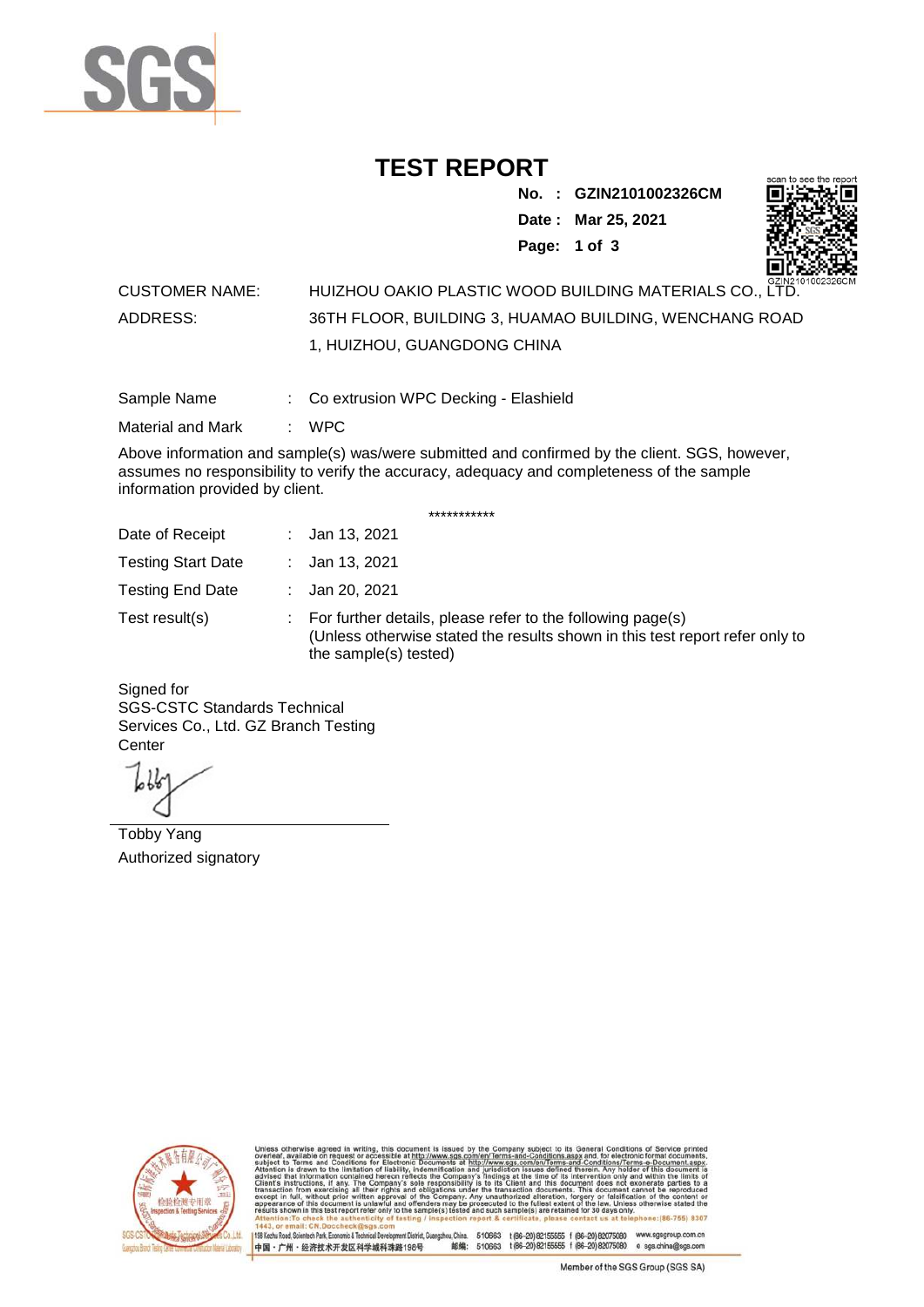

# **TEST REPORT**

**No. : GZIN2101002326CM Date : Mar 25, 2021 Page: 2 of 3** 

Summary of Results:

| No. | Test Item.                              | Test Method                 | Result                |         | Conclusion |
|-----|-----------------------------------------|-----------------------------|-----------------------|---------|------------|
|     | Modulus of elasticity<br>in bending and | EN 15534-<br>1:2014+A1:2017 | Bending strength      | 18MPa   | Pass       |
|     | bending strength                        | Annex A                     | Modulus of elasticity | 2960MPa |            |

Note: Pass : Meet the requirements;

Fail : Does not meet the requirements;

/ : Not Apply to the judgment.

#### Original Sample Photo:





:onditions/Terms-e-Do<br>ein. Anv. holder of this nentDistrict,Guangzhou,China. 510663 t (86–20) 82155555 f (86–20) 82075080 www.sgsgroup.com.cn<br>格198号 邮编: 510663 t (86–20) 82155555 f (86–20) 82075080 e sgs.china@sgs.com 198 Kezhu Road, Scientech Park, Economic & Technical Develo 中国·广州·经济技术开发区科学城科珠路198号